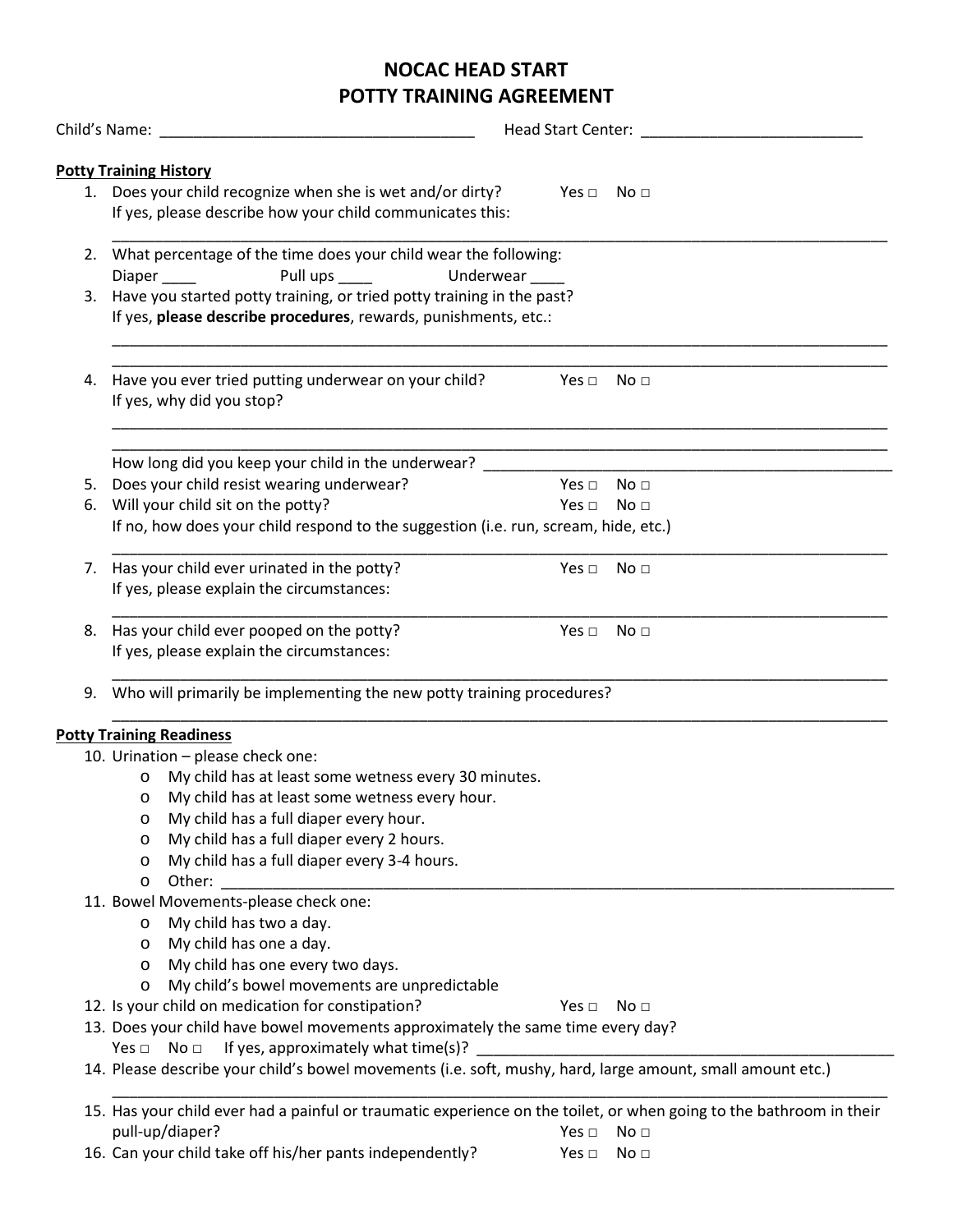### 17. Can your child put on his/her pants independently? Yes □ No □

- 18. Overnight urination-please check one:
	- o My child is usually wet upon waking.
	- o My child is usually dry upon waking
	- o My child usually goes after waking up.
	- o My child is unpredictable.

Anything else you think might be helpful for us to know?

## **SIGNS OF READINESS**

\_\_\_\_\_\_\_\_\_\_\_\_\_\_\_\_\_\_\_\_\_\_\_\_\_\_\_\_\_\_\_\_\_\_\_\_\_\_\_\_\_\_\_\_\_\_\_\_\_\_\_\_\_\_\_\_\_\_\_\_\_\_\_\_\_\_\_\_\_\_\_\_\_\_\_\_\_\_\_\_\_\_\_\_\_\_\_\_\_\_\_\_\_\_\_\_\_\_ \_\_\_\_\_\_\_\_\_\_\_\_\_\_\_\_\_\_\_\_\_\_\_\_\_\_\_\_\_\_\_\_\_\_\_\_\_\_\_\_\_\_\_\_\_\_\_\_\_\_\_\_\_\_\_\_\_\_\_\_\_\_\_\_\_\_\_\_\_\_\_\_\_\_\_\_\_\_\_\_\_\_\_\_\_\_\_\_\_\_\_\_\_\_\_\_\_\_

Potty training is an exciting time for you and your child. We have found throughout our experience, that if your child is ready to master potty training, it will only take a few weeks. If it takes longer, they may not be ready and we may want to try it again a little later. We want this you be a successful time in your child's life, not a frustration one for all. We know that in order for this to be successful we need to partner together for your child's best interest.

## **Physical Signs**

- Can walk and even run steadily
- Urinates a fair amount at one time
- Has "dry" periods of at least 3-4 hours, which shows that the bladder muscles are developed enough to hold urine (more than 3 accidents in a single day at NOCAC Head Start will be an indicator that a child isn't ready to use underwear in our setting yet).
- Has regular, well formed bowel movements at relatively predictable times.

## **Behavioral Signs**

- Can sit down quietly in one position for 2-5 minutes
- Can pull his/her pants up and down
- Dislikes the feeling of wearing a dirty or wet diaper
- Shows interest in other bathroom habits (wants to watch, or follow, or wear underwear)
- Gives a physical or verbal sign when he/she is having a bowel movement such as grunting, squatting, or verbally telling you.
- Demonstrates a desire for independence
- Takes pride in his/her accomplishments
- Isn't resistant to learning to use the toilet
- Is in a generally cooperative stage, not a negative or contrary one

#### **Cognitive Signs**

- Can follow simple instructions, such as "go get the toy"
- Understands the value of putting things where they belong
- Has words for urine and stool
- Understands the physical signals that mean he/she had to go and can tell you before it happens or even hold it until he/she has time to get to the potty

#### **Tips**

- 1. Starting before your child is truly ready doesn't mean that you'll finish sooner; it's more likely that the process will just take longer.
- 2. The clothes your child wears can play a big factor in his/her success away from home. Remember that teachers are responsible for several children at a time, and every second counts for a child who is hustling to the potty.